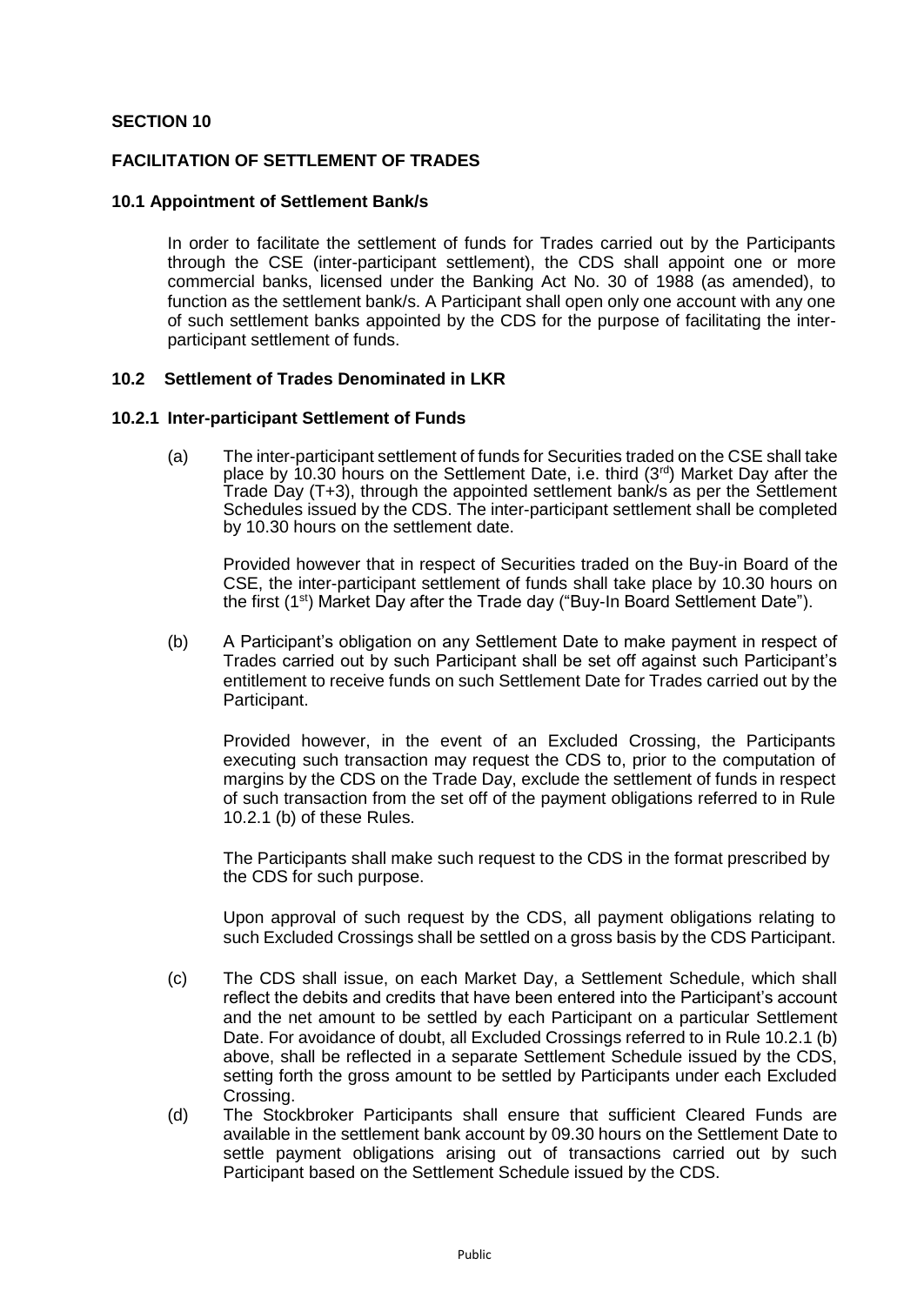Provided however, in respect of Securities traded on the Buy-in Board of the CSE, the Stockbroker Participants shall ensure that sufficient Cleared Funds are available in the settlement bank account by 09.30 hours on the Buy-In Board Settlement Date to settle payment obligations arising out of transactions carried out by such Participant on the Buy-In Board of the CSE.

(e) The Custodian Banks shall make available sufficient Cleared Funds in the settlement bank account by 09.30 hours on the Settlement Date to settle the payment obligations arising out of transactions carried out by such Custodian Bank based on the Settlement Schedule issued by the CDS.

Provided however that in respect of Securities traded on the Buy-in Board of the CSE, the Custodian Banks shall ensure that sufficient Cleared Funds are available in the settlement bank account by 09.30 hours on the Buy-In Board Settlement Date to settle payment obligations arising out of transactions carried out by such Participant on the Buy-In Board.

- (f) The CDS shall debit or credit itself and the Participants with the amounts payable and receivable in accordance with these Rules.
- (g) The payment obligations of a Participant for a particular Settlement Date, as set out in the Settlement Schedule issued by the CDS, is discharged by and shall be final upon the debiting of the relevant settlement bank account of such Participant maintained at the appointed settlement bank and the settlement of a Participant's entitlement to receive funds on a particular Settlement Date pursuant to the Settlement Schedule issued by the CDS is effected by and shall be final upon the crediting of the settlement bank account of such Participant maintained at the appointed settlement bank.
- (h) A buyer shall make available, and the buying Participant shall ensure that such buyer makes available, the required Cleared Funds in respect of a particular Trade so as to enable the buying Participant to meet its fund settlement obligations within the time period prescribed in these Rules.

For the purposes of this Rule, 'Cleared Funds' shall mean funds that are realized and available for drawing in the respective settlement bank.

# **10.2.2 Settlement of Securities**

- (a) A selling Participant shall ensure that a sell Trade does not result in a Short Position as at the end of the Trade Day on which the sell Trade is executed.
- (b) A selling Participant failing to discharge its obligation under Rule 10.2.2(a) above shall, in order to facilitate the settlement of the Trade;
	- (i) purchase the shortfall of Securities for the sell Trade under reference on the Buy-In Board of the CSE on or before T+2 on behalf of the seller; or
	- (ii) otherwise procure the required number of Securities to cover such shortfall by 15.00 hours on T+2.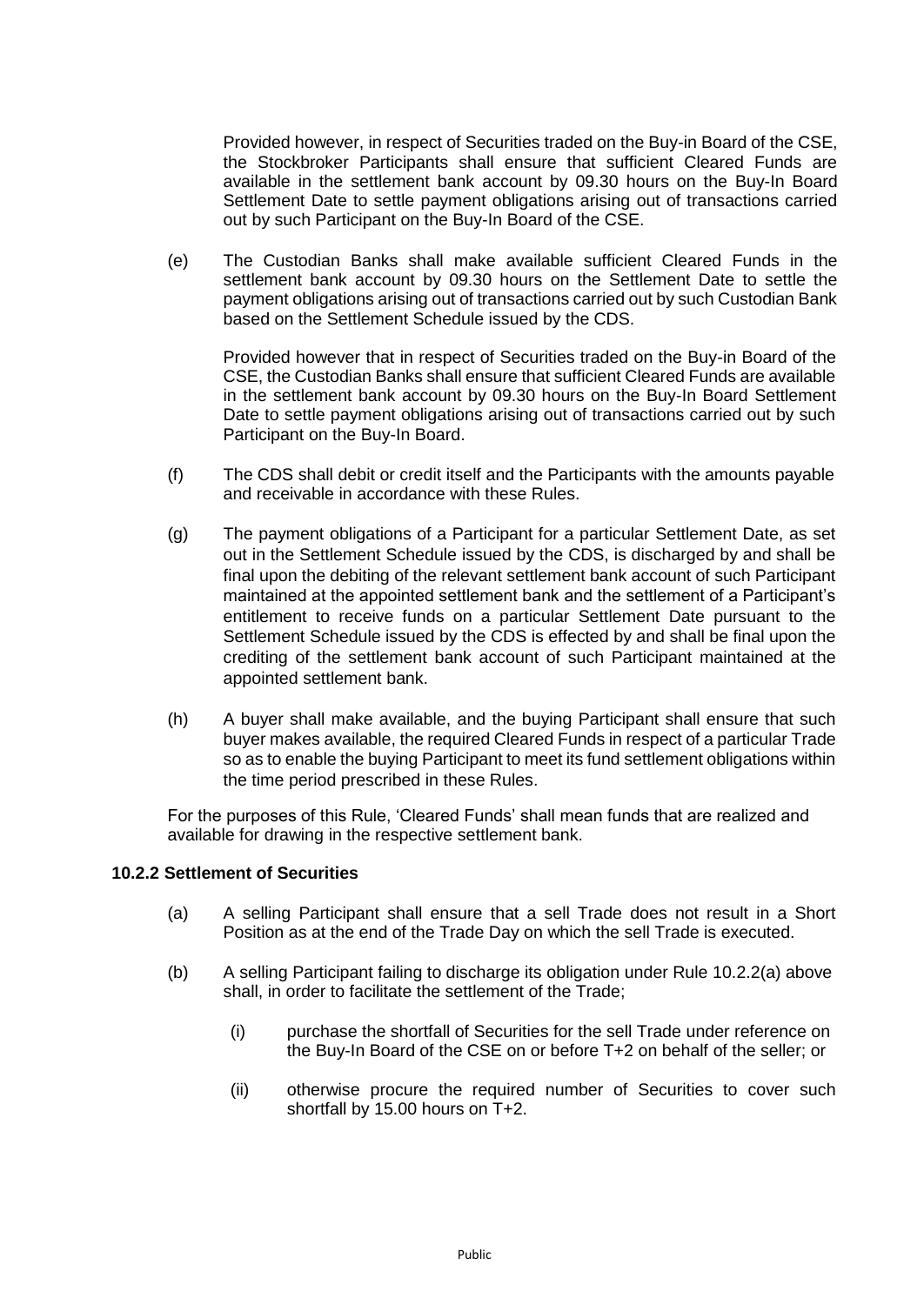- (c) The selling Participant shall ensure that the required number of Securities are made available in the seller's Client Account by 15.00 hours on T+2 for delivery of such Securities to the buyer's Client Account on the Settlement Date.
- (d) A Participant making a sell order of Securities on the Buy-In Board of the CSE shall ensure that the required number of Securities are held in the Cleared Balance of the seller's Client Account at the time such sell order is placed.
- (e) The settlement of Securities by delivery thereof pursuant to a Trade shall take place on the Settlement Date, only upon the receipt of confirmation of the settlement of funds from the appointed settlement bank.
- (f) The delivery of Securities by the seller to the buyer is effected by and shall be final upon the debiting of the required number of the relevant Securities from the seller's Client Account and the receipt of Securities by the buyer from the seller is effected by and shall be final upon the crediting of such Securities into the buyer's Client Account.

# (g) **Non-compliance with Rule 10.2.2(a)**

(i) In the event a selling Participant fails to discharge its obligation under Rule 10.2.2 (a) above on more than three (3) separate occasions within any given period of six (6) months or on five (5) separate occasions within any given period of one (1) year, the CDS shall impose and the Participant shall pay an administrative fee of Rs. 50,000 for each instance of noncompliance occurring thereafter.

Provided however, in the event the selling Participant fails to discharge its obligation under rule 10.2.2 (a) above due to:

- A. a local client of a Custodian Participant directly placing an order through the internet trading facility provided to such local client by a Stockbroker Firm; or,
- B. a Short Position being created pursuant to a rejection of a trade by a Custodian Participant,

on more than five (5) separate occasions within any given period of six (6) months or on seven (7) separate occasions within any given period of one (1) year, the CDS shall impose and the Participant shall pay an administrative fee of Rs. 50,000 for each instance of non-compliance occurring thereafter.

(ii) The administrative fee shall be charged from the Participant based on a schedule issued by the CDS as at end of the applicable month. The Participant shall pay the relevant amount as indicated in the schedule to the CDS within Two (2) Market Days from the date of the issue of such schedule

# **10.2.3 Trade Affirmations/Rejections by Custodian Banks**

(a) Subject to Rule 10.2.3(c) below, Trades carried out on behalf of Account Holders registered through a Custodian Bank shall be affirmed or rejected by the respective Custodian Bank by 14.00 hours on T+1, in the format prescribed by the CDS from time to time. Provided however, such Trade affirmation or rejection shall not be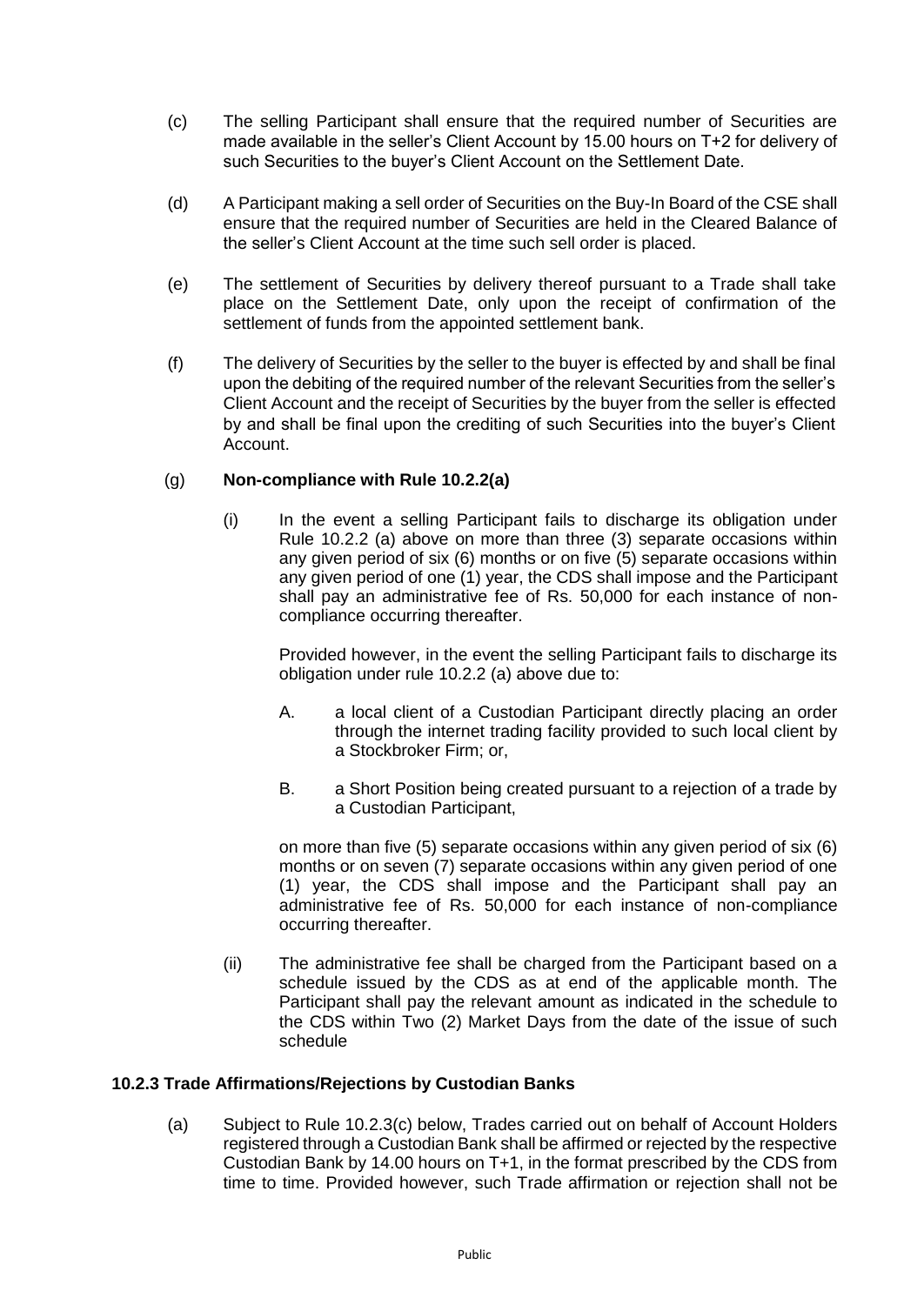applicable in respect of Excluded Crossings and transactions carried out on the Buy-In Board of the CSE.

- (b) In the event the Custodian Bank fails to affirm a Trade carried out by a Stockbroker Participant prior to the stipulated time period referred to in this Rule for any reason whatsoever, such failure to affirm shall be considered as a rejection of the Trade by the Custodian Bank.
- (c) In the event of a rejection of a Trade by a Custodian Bank, the CDS shall issue a revised Settlement Schedule and substitute the Custodian Bank with the Stockbroker Participant which carried out the Trade for the purpose of settlement of the Trade concerned on the Settlement Date.
- (d) A Custodian Bank may subsequently affirm a Trade, which was initially rejected by such Custodian Bank in terms of this Rule, prior to 12.00 hours on T+2 with the concurrence from the Stockbroker Participant which carried out such Trade, provided that;
	- (i) the Stockbroker Participant which carried out the Trade makes a request in writing to the CDS for the reversal of the obligations relating to such Trade from the Stockbroker Participant to the Custodian Bank; and,
	- (ii) the Custodian Bank satisfying all margin requirements set out in Rule 9.1 in the manner set out in Rule 9.2.3 (c).
- (e) In the event of a Trade affirmation by a Custodian Bank in accordance with Rule 10.2.3 (d) above, the CDS shall facilitate the reversal of obligations relating to such Trade from the Stockbroker Participant to the Custodian Bank and an amended Settlement Schedule shall be sent to the relevant Participant and the settlement banks by the CDS.

# **10.2.5 Settlement Failure**

The Rules set out in Section 11 (Default Handling) of these Rules shall be applicable to a settlement failure in contravention of these Rules.

## **10.3 Settlement of Trades Denominated in Foreign Currency**

#### **10.3.1 Inter-participant Settlement of Funds**

- (a) The inter-participant settlement of funds for Shares denominated in Foreign Currency traded on the CSE, shall take place by 12.30 hours on the Settlement Date, i.e. T+3, through the appointed settlement bank/s as per the Settlement Schedules issued by the CDS. The inter-participant settlement shall be completed by 12.30 hours on the Settlement Date.
- (b) A Custodian Participant's obligation on any Settlement Date to make payment in respect of Trades carried out by such Participant in respect of Shares denominated in Foreign Currency shall be set off against such Participant's entitlement to receive funds on the Settlement Date for such Trades carried out by the Participant.
- (c) The CDS shall issue, on each Market Day, a Settlement Schedule, which shall reflect the debits and credits that have been entered into the Participant's account and the net amount to be settled by each Participant on a particular Settlement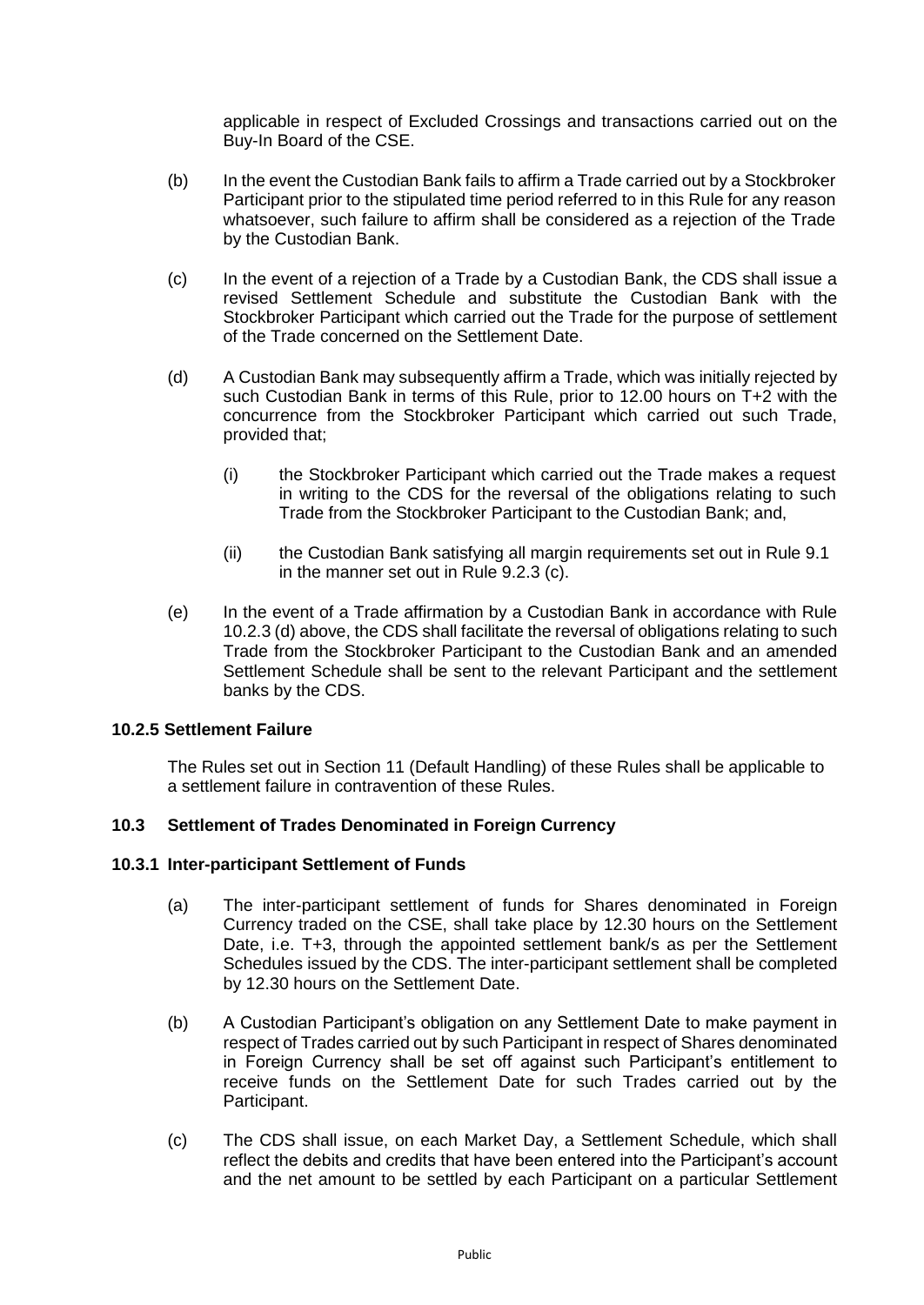Date in respect of transactions relating to Shares denominated in Foreign Currency.

- (d) The Custodian Participant shall, for trades executed on the CSE pertaining to Shares denominated in Foreign Currency, make available sufficient Cleared Funds in the Settlement Bank by 10.30 hours on the Settlement Date to settle the payment obligations arising out of transactions carried out by such Custodian Participant based on the Settlement Schedule issued by the CDS.
- (e) The CDS shall debit or credit itself and the Participants with the amounts payable and receivable in accordance with these Rules.
- (f) The payment obligations of a Participant for a particular Settlement Date, as set out in the Settlement Schedule issued by the CDS, is discharged by and shall be final upon the debiting of the relevant Settlement Bank account of such Participant maintained at the appointed Settlement Bank and the settlement of a Participant's entitlement to receive funds on a particular Settlement Date pursuant to the Settlement Schedule issued by the CDS is effected by and shall be final upon the crediting of the Settlement Bank account of such Participant maintained at the appointed Settlement Bank.

### **10.3.2 Settlement of Equity Securities**

- (a) The selling Custodian Participant shall ensure that the required number of Foreign Currency denominated Shares are available in the seller`s Client Account on the Trade Date and the CDS shall lock in such quantity of Shares for delivery of such Shares to the buyer`s Client Account on the Settlement Date.
- (b) The settlement of Foreign Currency denominated Shares by delivery thereof, pursuant to a Trade, shall take place on the Settlement Date referred to in Rule 10.3.1 (a), only upon the receipt of confirmation of the settlement of funds from the appointed Settlement Bank.
- (c) The delivery of Shares by the seller to the buyer is effected by and shall be final upon the debiting of the required number of the relevant Foreign Currency denominated Shares from the seller's Client Account and the receipt of such Shares by the buyer from the seller is effected by and shall be final upon the crediting of the Shares into the buyer's Client Account.

#### **10.3.3 Trade Affirmations/Rejections by Custodian Banks**

- (a) Trades in Foreign Currency denominated Shares shall be affirmed or rejected by the respective Custodian Participant by 14.30 hours on T+1, in the format prescribed by the CDS from time to time.
- (b) In the event the Custodian Participant fails to affirm a Trade carried out by a Stockbroker Participant prior to the stipulated time period referred to in Rule 10.3.3 (a) above for any reason whatsoever, such failure to affirm shall be considered as a rejection of the Trade by the Custodian Participant.
- (c) In the event of a rejection of a Trade of Shares denominated in Foreign Currency, such rejection shall result in a cancellation of such Trade and the CDS shall notify the CSE to cancel such Trade.